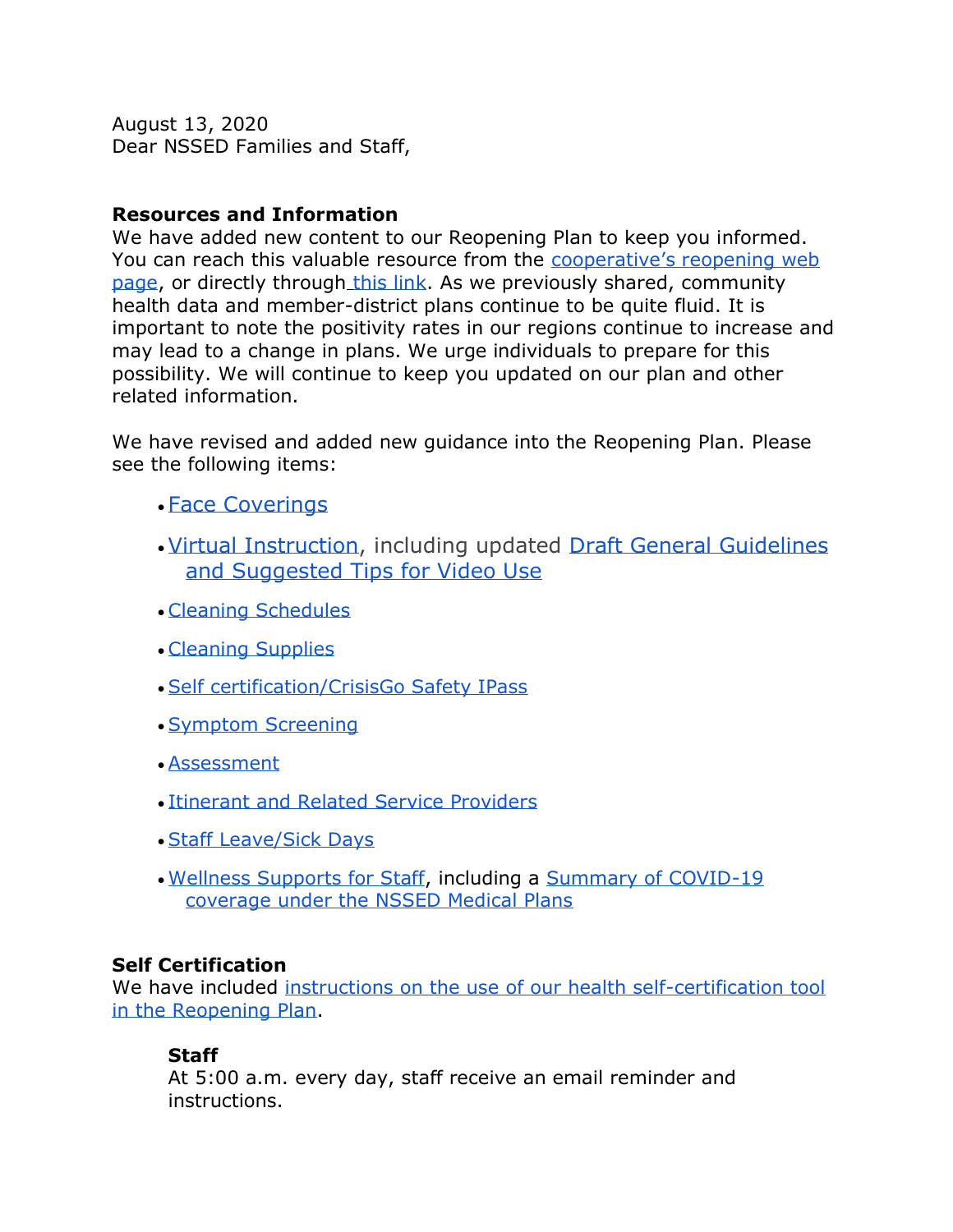- **If you are working in-person that day**, complete the pre-visit certification report for yourself by clicking the blue Report button at the bottom of the daily email, before you leave for work.
- Upon your submission, if you are compliant to enter NSSED or member district buildings, a green Safety iPass will be generated. All submissions are also automatically reported to our building administrators. You do not need to print anything.
- NSSED needs to daily verify that staff members are pre-certified whether they are working in NSSED buildings or out in a district. Staff may need to certify for NSSED and for member districts.
- Staff members may also choose to certify through the CrisisGo app. Here are the instructions: [https://drive.google.com/file/d/1KM2lanXdiaaiBNXSEPEE7ZeZN](https://drive.google.com/file/d/1KM2lanXdiaaiBNXSEPEE7ZeZNWZnaH0e/view) [WZnaH0e/view](https://drive.google.com/file/d/1KM2lanXdiaaiBNXSEPEE7ZeZNWZnaH0e/view)

## **Families**

Families, we will send instructions for you to self certify your student(s) next week.

# **Face Coverings**

As a reminder, state guidance provides that face coverings will be the norm at school. We strongly encourage families to have students wear masks at home to become accustomed to them. If you feel that you (staff member) or your child cannot wear a face covering due to medical circumstances, please note that current guidance from the State requires a doctor's note. If you believe that you (staff member) or your student has a medical condition that makes wearing a face covering contraindicated, please have the student's physician complete [the Student Certification of Medical Contraindication with](https://docs.google.com/document/d/1-uvf9NoCF15rQwWx50vA6SuyrDnprOMi_SLrNqwOSK4/edit?usp=sharing) [the use of a Face Covering Form.](https://docs.google.com/document/d/1-uvf9NoCF15rQwWx50vA6SuyrDnprOMi_SLrNqwOSK4/edit?usp=sharing) and return it to Ingrid Thompson, Coordinator of Health Services by email at [ithompson@nssed.org](mailto:ithompson@nssed.org) or fax at 847-737-4621. Staff members, please complete [Employee Face Covering](https://docs.google.com/document/d/1gIBQH0zdC2c0YcAJsrn9yZhUCvJPXDV9YoRD6wHacVY/edit?usp=sharing)  [Accommodation Form,](https://docs.google.com/document/d/1gIBQH0zdC2c0YcAJsrn9yZhUCvJPXDV9YoRD6wHacVY/edit?usp=sharing) attach a doctor's note and submit to your supervisor.

## **Phase-In Learning Plan**

During reopening week, case managers and members of each child's educational team will be reaching out to each student and their family to reconnect and begin to acclimate to the 2020-2021 school year. Additionally, and as part of this process, case managers will then work on the development of a [phase-in learning plan.](https://docs.google.com/document/d/1RdCELMOetZFV8c_ZfDcPZ7q0l_JGHmbf91TVLs2PHWc/edit?usp=sharing)

This plan will be created in collaboration with the parents/guardians and the student's educational team and/or case manager. This plan will document the appropriate special education and related services/ supports that school staff will provide to the student remotely and in a blended remote model during the COVID-19 pandemic. In an effort to support the continuation of